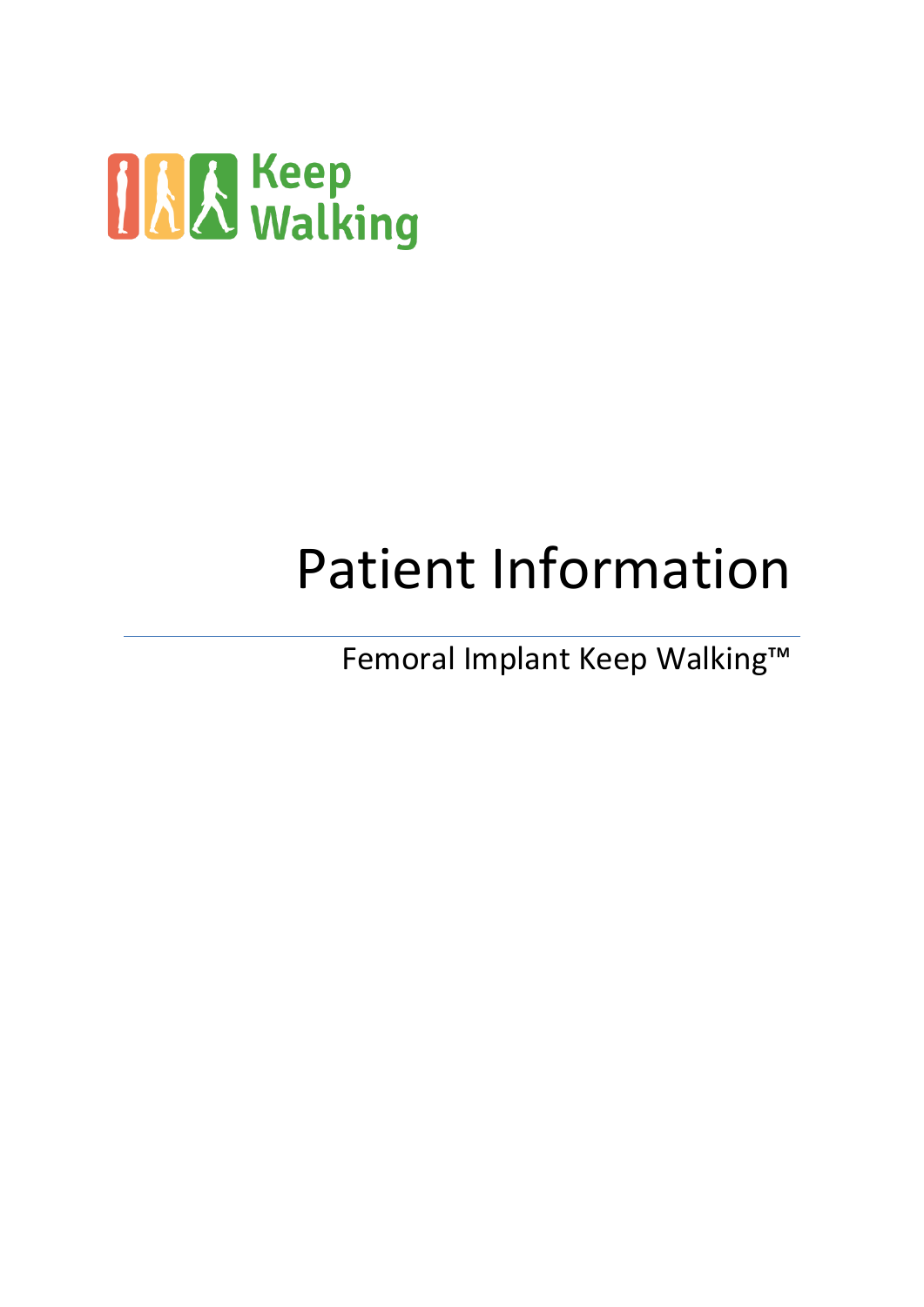

# $C \epsilon_{1984}$

Polígono Industrial el Oliveral, Calle C, S/N CP 46190 Ribarroja del Turia. Valencia, Spain Phone no.: (+34) 96 166 87 95 Fax: (+34) 96 166 88 89 e-mail: info@tequir.com **[www.tequir.com](http://www.tequir.com/)**

Document code: **IPGUI300000 - Version 01 (14th May 2019)**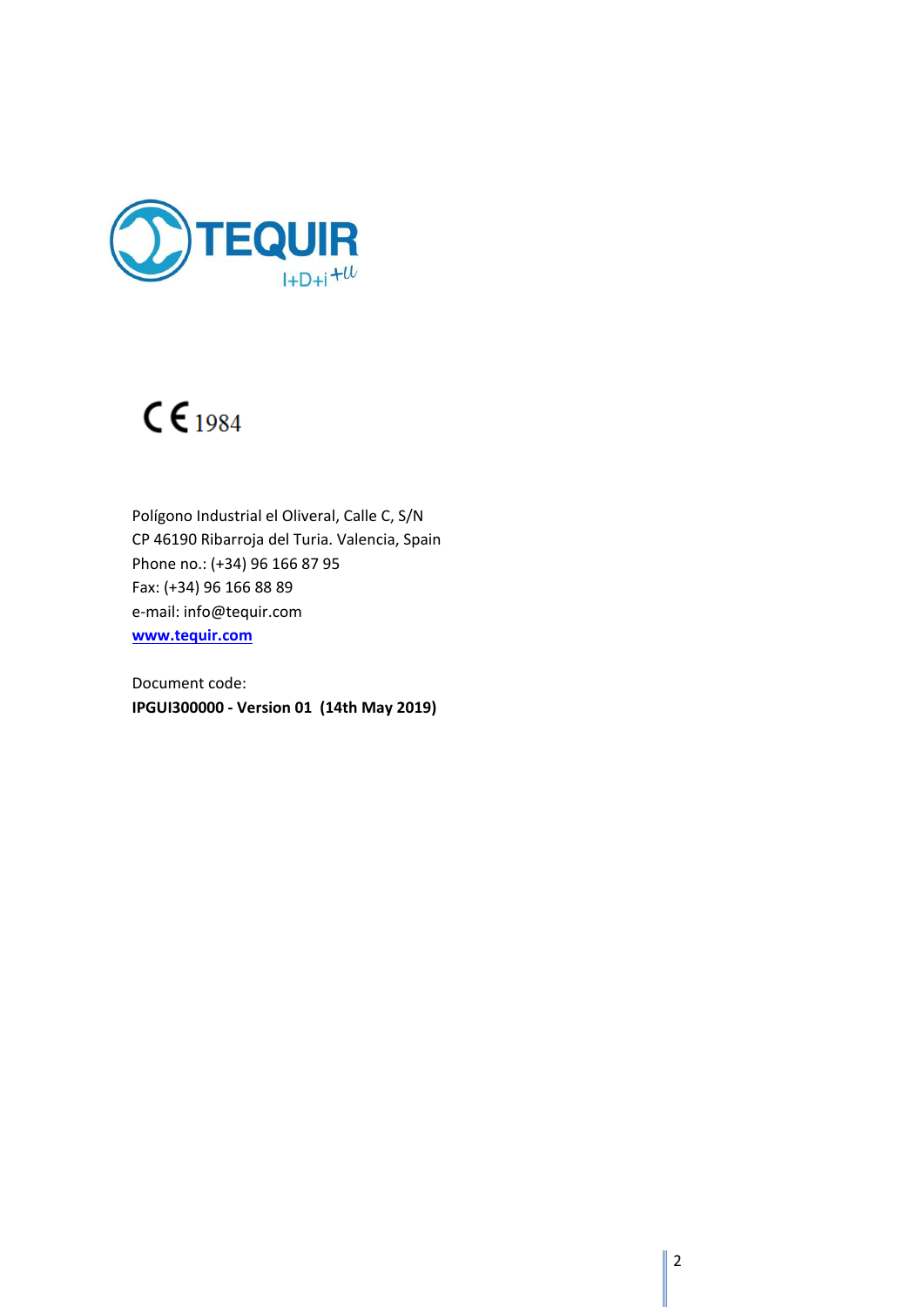#### **INDEX**

#### <span id="page-2-0"></span>**1. GENERAL INFORMATION**

#### <span id="page-2-1"></span>**1.1 Intended purpose and functionality**

The Femoral Implant Keep Walking™ is intended to be used in patients who have suffered or are going to suffer an above- knee amputation due to vascular (blood circulation problem), trauma (injury) or tumoral (cancer) causes and are expected to have moderate level of activity after insertion of the implant.

Due to the shape of the Implant Keep Walking™, the stump can withstand direct loads into the prosthetic socket, which will reduce discomfort associated to the use of traditional leg prosthesis.

After an upper leg amputation, no direct load can be given on the end of the stump. If this does happen, the remaining bone of the thigh presses too hard on the muscles and the skin of the end of the stump and sore spots may occur. The fact that no direct load can be given on the end of the stump means that the pressure exerted on the leg during walking should be compensated elsewhere. Often this is solved by making a socket that comes to your seat bones. During the walk, most pressure is placed on the seat bones that can absorb that well. However, there are also a number of drawbacks in this pressure area: when sitting, people often suffer from the prosthetic socket and while walking the skin in the groin can become trapped.



*Figure 1. Illustration of Implant Keep Walking™ placed into the femur bone and the stump performing distal load on the socket.*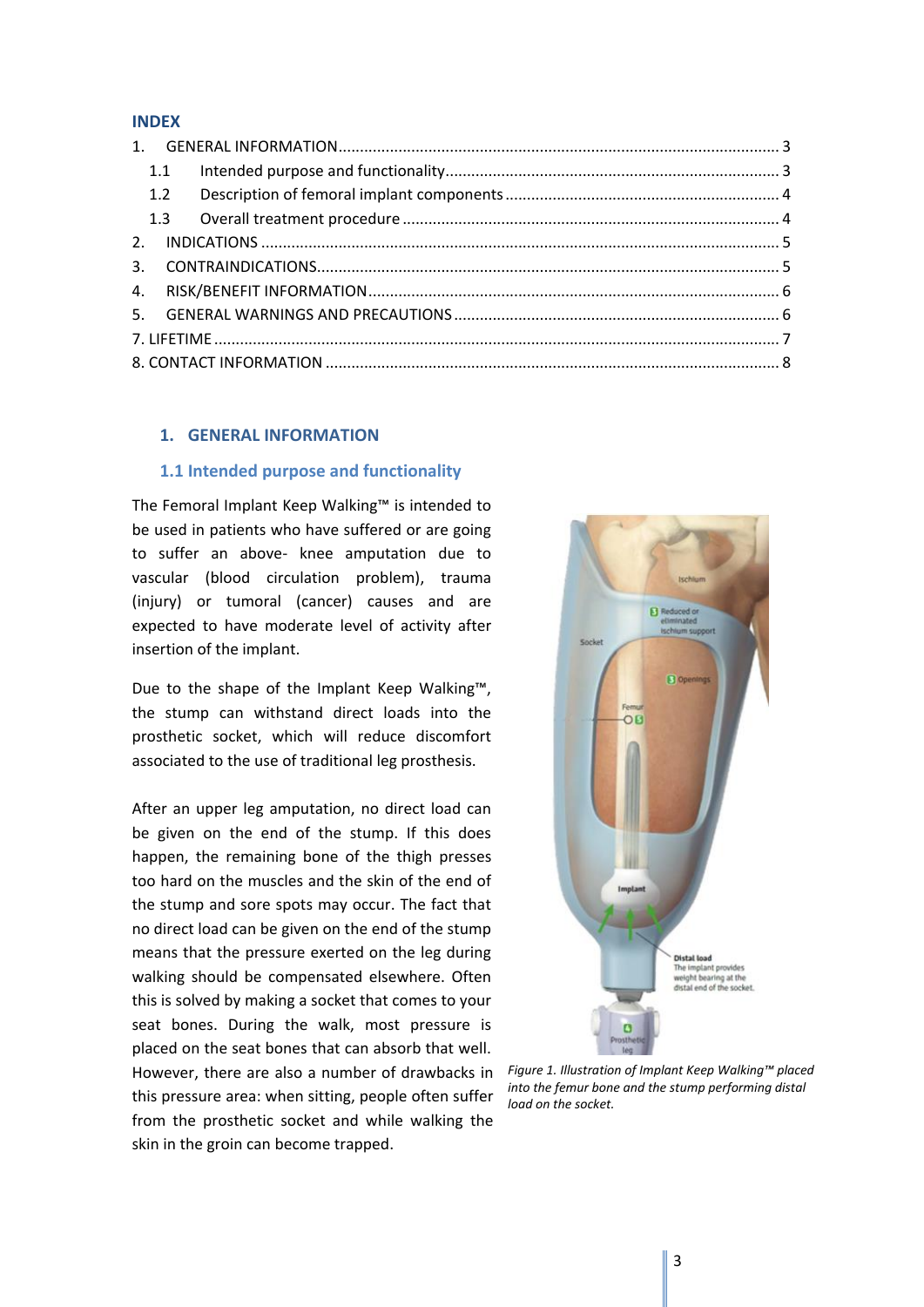Through this implant you can head the major part of your weight to the end of the femur achieving a high control of your prosthesis.

The implant is fixated into the femur (thigh bone) by means of a metal stem that can be impacted or cemented. If it is impacted into the bone, the surrounding bone tissue will grow and anchor the implant.

You can be a possible candidate for the Femoral Implant Keep Walking™ either if you have had or are going to have an above-knee amputation, as long as your physician recommends it and there is no contraindication.

# <span id="page-3-0"></span>**1.2 Description of femoral implant components**

The Femoral Implant Keep Walking™ is composed of 4 components that are assembled and implanted during the surgery:

# **1. Femoral stem**

A metal rod made out of titanium alloy of medical grade<sup>1</sup> that is fixed to the femur. The stem is made of grooved shape with a rough surface in order to allow the fixation of bone.

**2. Spacer**

A part made out of ultra high density polyethylene<sup>2</sup> that is placed covering the end of the femur.

It is has a rounded shape in order to create a wide and comfortable surface for distal weight bearing of the stump.

# **3. Washer**

A plug made out of ultra high density polyethylene<sup>2</sup> that is placed into the spacer.

# **4. Screw**

A metal screw made out of titanium alloy of medical grade<sup>1</sup> that will unify all the components by being threaded into the stem.

# <span id="page-3-1"></span>**1.3 Overall treatment procedure**

During the surgical intervention, the femoral implant is placed inside the stump and fixed into the femur bone.

After the surgery, you'll be instructed by your rehabilitator physician about some exercises to perform until getting the definitive socket and prosthetic leg.



<sup>1</sup> Ti6Al4V – material composition according to the standard ASTM F136.

 $2$  UHMWPE – material composition according to the standard ASTM F648.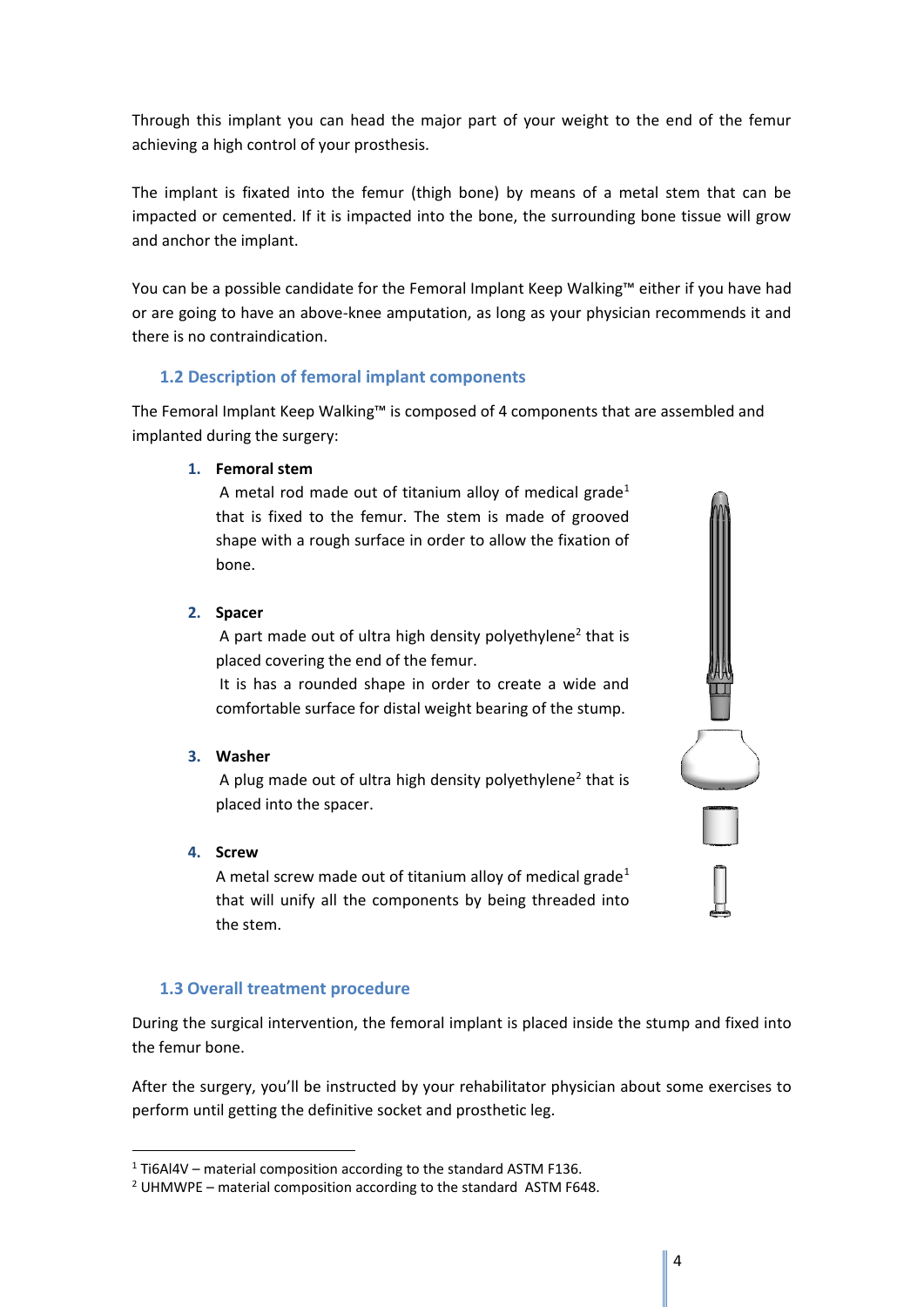Between 7 to 10 days after the surgery, you will be instructed to begin gradual loading of the stump, as long as the wound is healed and the pain is bearable. This will prepare your stump for weight-bearing within the socket.

The provisional prosthetic socket will be fitted by your prosthetist between the  $4<sup>th</sup>$  and  $6<sup>th</sup>$ week after the surgery. Once the volume of the stump is stabilized, you will be fitted the final socket 12 weeks later.

# <span id="page-4-0"></span>**2. INDICATIONS**

The Femoral Implant Keep Walking™ is indicated for:

- Persons who have suffered or are going to suffer an above-knee amputation due to a pathology of vascular, traumatic or tumoral origin;
- Persons who have residual femoral length over to 14cm (5.51 in) if the implant is placed during the amputation surgery or 16 cm (6.30 in) if the implant is placed some time after the amputation.
- Patients expected to have moderate walking ability after having the implant surgery.

# <span id="page-4-1"></span>**3. CONTRAINDICATIONS**

The femoral implant Keep Walking™ is not recommended for patients if any of the following is applicable:

- You have an active cancer pathology and/or are receiving chemotherapy treatment;
- You have Immunosuppression (reduction of the activation or efficacy of the immune system);
- You have mental or psychiatric disorders and are not able to follow the rehabilitation instructions;
- You have allergy to any of the materials of the implant (titanium and polyethylene)
- You have alcohol or drug addiction;
- You have a femur too short, i.e. less than 12cm (4.72 in)
- You are pregnant;
- You have an active infection or a generalized body infection (sepsis).
- You have alterations of the Central Nervous System.

Depending on the clinical assessment made by your doctor, the Femoral Implant Keep Walking<sup>™</sup> can be used with caution, if any of the following is applicable:

- You have severe osteopenia (thin bones), in which case the stem cannot be impacted into the bone.
- You have had a previous infection of the stump
- You have a flexion deformity in the hip (>30 degrees)
- You have osteoporosis (weak bones)
- You have a residual femoral bone between 12 and 14 cm (4.72 and 5.51 in).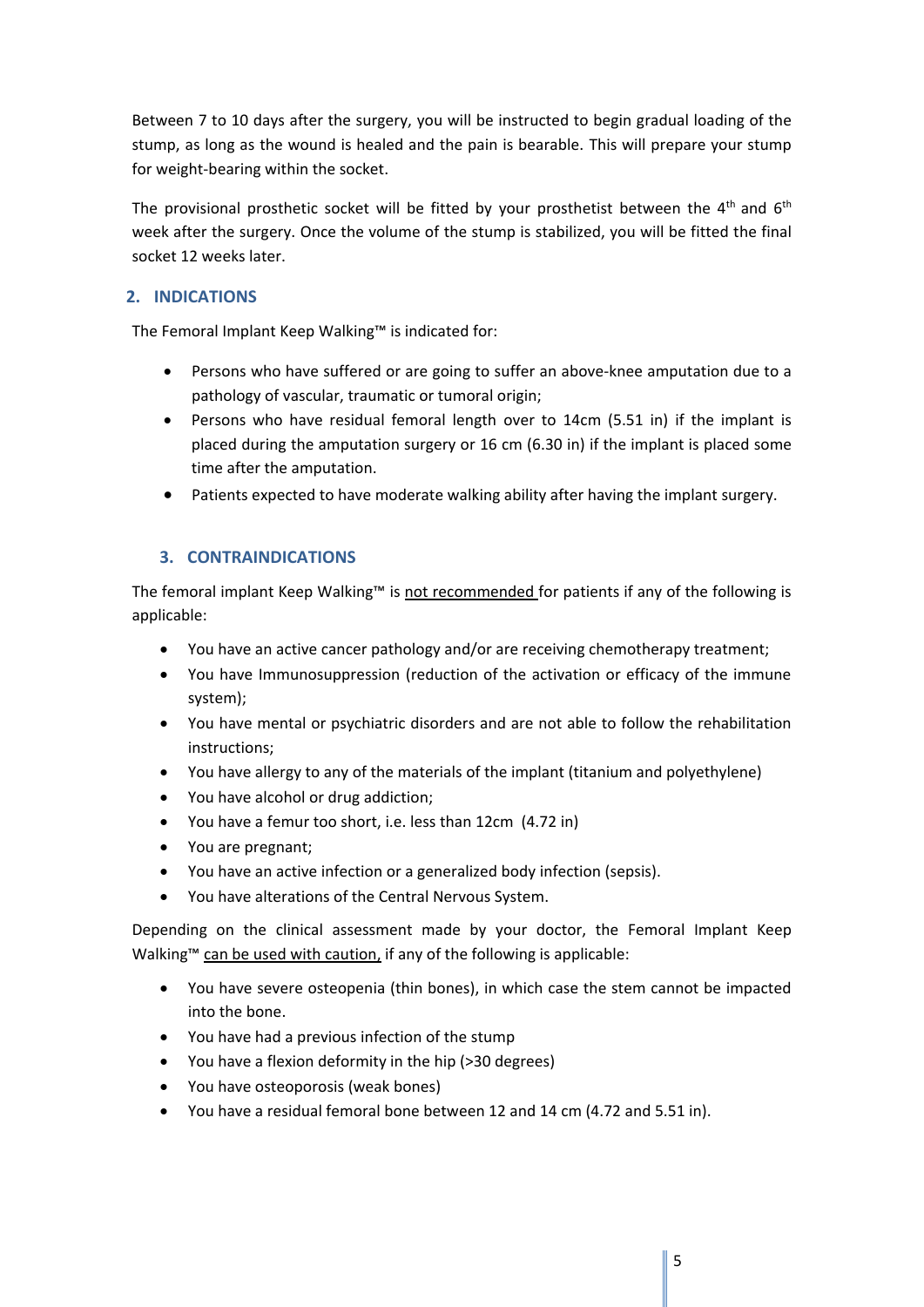#### <span id="page-5-0"></span>**4. RISK/BENEFIT INFORMATION**

#### **BENEFITS ASSOCIATED WITH FEMORAL IMPLANT KEEP WAKLKING™**

The Implant Keep Walking™ reduces the problems associated to traditional above-knee prosthetic sockets, contributing mainly to the improvement patient's mobility and function.

This is shown by results from patients already treated with the implant Keep Walking™ where was found a significant increase in distance and walking speed, increased prosthesis use, decrease in pain and improved quality of life.

These improvements will help the patient to be more independent while performing daily living activities.

#### **RISKS ASSOCIATED WITH FEMORAL IMPLANT KEEP WAKLKING™**

As in all surgical procedures, the treatment with femoral implant Keep Walking™ is associated to certain risks.

Complications and/or failure of the femoral implant are more likely to occur in: (1) patients with unrealistic functional expectations; (2) heavy patients, especially those over 100 kg; (3) small-boned patients; (4) patients who practice physical activities; and (5) patients whose postoperative environment is not suitable for wound healing.

The following risks are associated with Femoral Implant Keep Walking™:

- Infection (fever)
- Phlebitis, thrombophlebitis and thromboembolic pathology (inflammation of circulatory system)
- Fracture of the femur during implant placement (depending of quality bone)
- Stem loosening (depending of quality bone)
- Rupture of the stem
- Loosening of the washer
- Cutaneous complications
- Dehiscence of the wound
- Border necrosis or more ample zones of the skin
- Hypertrophic scar
- Neuroma (sciatic nerve inflammation)
- Vessel lesion (surgery)
- Hemorrhage (surgery)
- Hematoma (surgery)
- Fracture of the femur diaphysis (fall or stumble)
- Unspecific pain or phantom limb pain

#### <span id="page-5-1"></span>**5. GENERAL WARNINGS AND PRECAUTIONS**

#### **WARNINGS**

• If you have a history of previous infection on the amputated side, you should communicate this to your treating physician.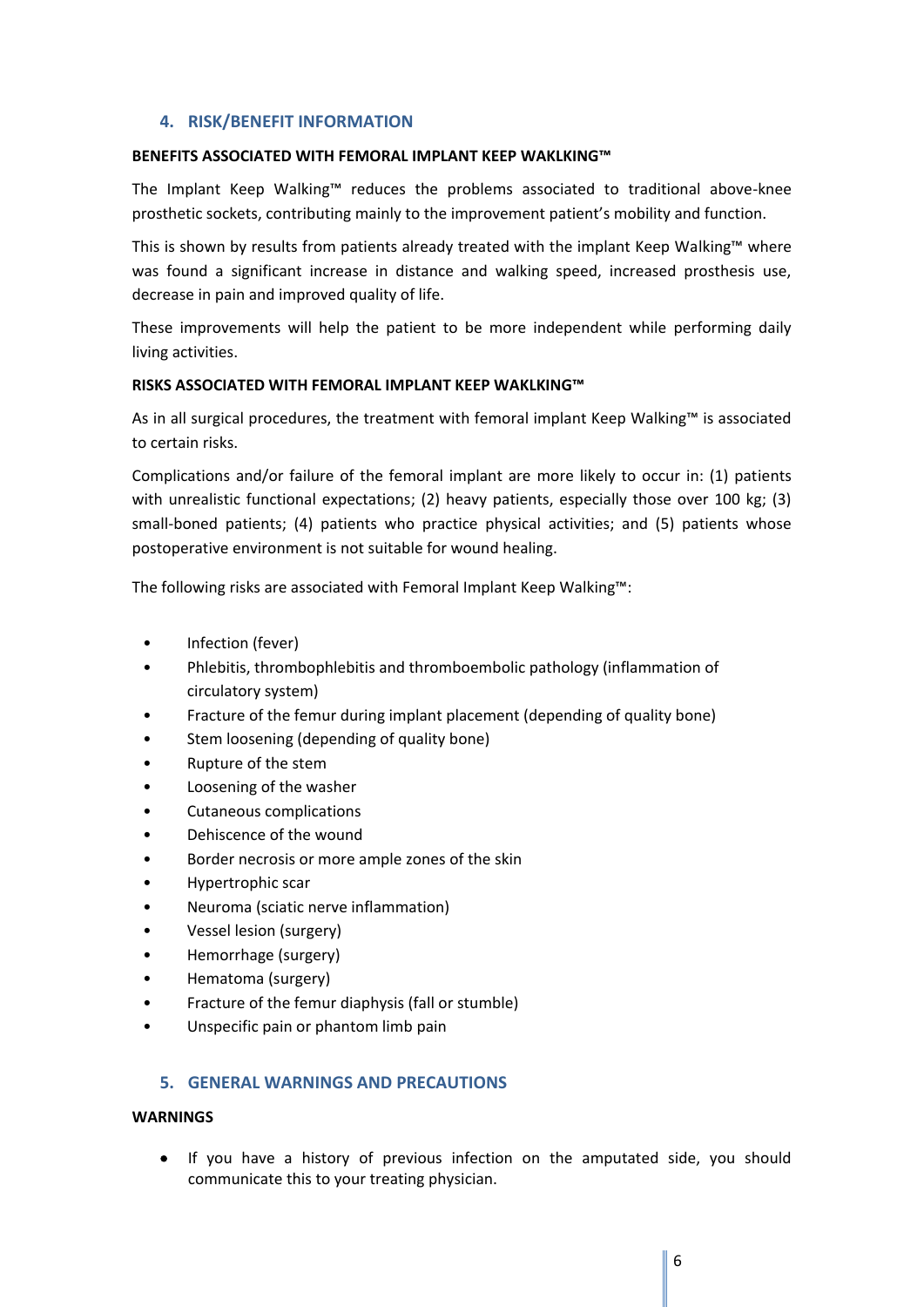• Chemotherapy drugs can affect negatively bone growth onto the femoral stem and cause its loosening.

#### **PRECAUTIONS**

- ! It is very important to follow the rehabilitation protocol instructed by your treating physician in order to have the implant correctly anchored into the femur bone.
- ! After surgery, be sure to be in a clean environment that favors wound-healing and to follow instructions of your doctor regarding frequency of wound dressing changes.
- ! Take special care when performing high demanding activities or sports, since implant failure is more likely to occur.
- ! Pay attention to your weight and try it to be below 100 Kg, since implant failure is more probable to occur in overweighed patients.
- ! Before undergoing any imaging techniques as MRI (Magnetic Resonance Imaging) or CAT (Computerized axial tomography) inform your healthcare specialist about having a metal implant.

For the femoral implant Keep Walking™ perform as intended it is very important that you comply with the rehabilitation protocol, take note of warnings and precautions as outlined above, and always follow the indications of your physician, physiotherapist and prosthetist. It is also very important that you go to all follow-up appointments.

# **6. WHEN TO CONTACT A HEALTH PROFESSIONAL**

For your safety and comfort, and for the correct anchoring/fixation of the implant as well as for the prosthesis function without problem, it is important to follow certain instructions as when to contact a health care professional.

YOU MUST IMMEDIATELY CONTACT YOUR TREATING PHYSICIAN IF:

You experience pain from your leg or increased body temperature (fever).

You must always contact your treating physician if:

- You have pain in your stump and cannot perform weight bearing.
- You have suffered a fall in the implant side.

Contact your physical therapist if you have any questions related to your rehabilitation protocol.

Contact your prosthetist if you have any questions related to your prosthesis.

# **7. LIFETIME**

<span id="page-6-0"></span>Femoral Implant Keep Walking™ is estimated to have a useful life that can reach at least 25 years. However, failure to follow the rehabilitation protocol, excessive physical activity and overweight, can cause the replacement of the implant sooner than expected.